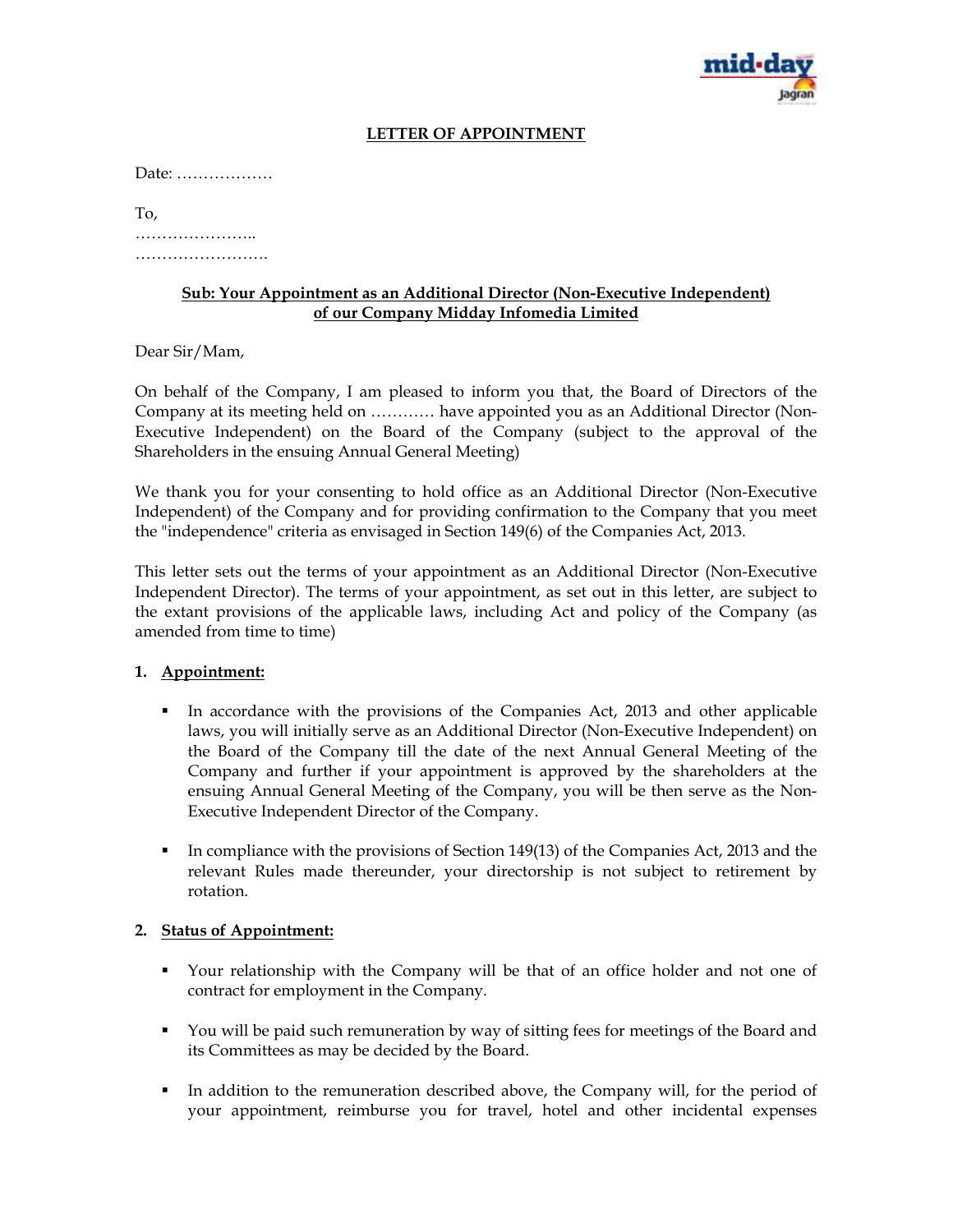

incurred by you in the performance of your role and duties as Independent Director of the Company.

## **3. Commitment:**

- As an Independent Director you are expected to bring objectivity and independence of view to the Board's discussions and to help provide the Board with effective leadership in relation to the Company's strategy, performance, and risk management as well as ensuring high standards of financial probity and corporate governance.
- The Board generally meets at least four times in a year. The Audit Committee also meets at least four times in a year. Besides, the Board has recently constituted the Nomination and Remuneration Committee of the Company, the meetings of which will be ordinarily convened as per the requirements under the law for the time being in force. You are expected to attend the meetings of the Board and the Board Committees to which you are appointed as a member in the capacity of Non-Executive Independent Director, and also shareholders' meetings and devote appropriate time to discharge your duties effectively.
- By accepting this appointment, you confirm that you will be able to allocate sufficient time to meet the expectations from your role to the satisfaction of the Board.

### **4. Roles and duties:**

- Your role and duties will be those normally required of an Independent Director under the Companies Act, 2013, the relevant Rules made thereunder. Apart from the above, there are certain duties prescribed for all Directors, which are fiduciary in nature, and which are as under:
- You shall act in accordance with the Company's Articles of Association, as may be amended from time to time.
- You shall act in good faith in order to promote the objects of the Company for the benefit of its members as a whole, and in the best interest of the Company.
- You shall discharge your duties with due and reasonable care, skill and diligence.
- You shall not involve yourself in a situation in which you may have a direct or indirect interest that conflicts, or possibly may conflict, with the interest of the Company.
- You shall not attempt to achieve any undue gain or advantage either for yourself or for your relatives or associates
- You shall not assign your office as Director and any assignments so made shall be void.
- You should constructively challenge and develop proposals on strategy for growth of the Company.
- You should evaluate the performance of management in meeting agreed goals and objectives.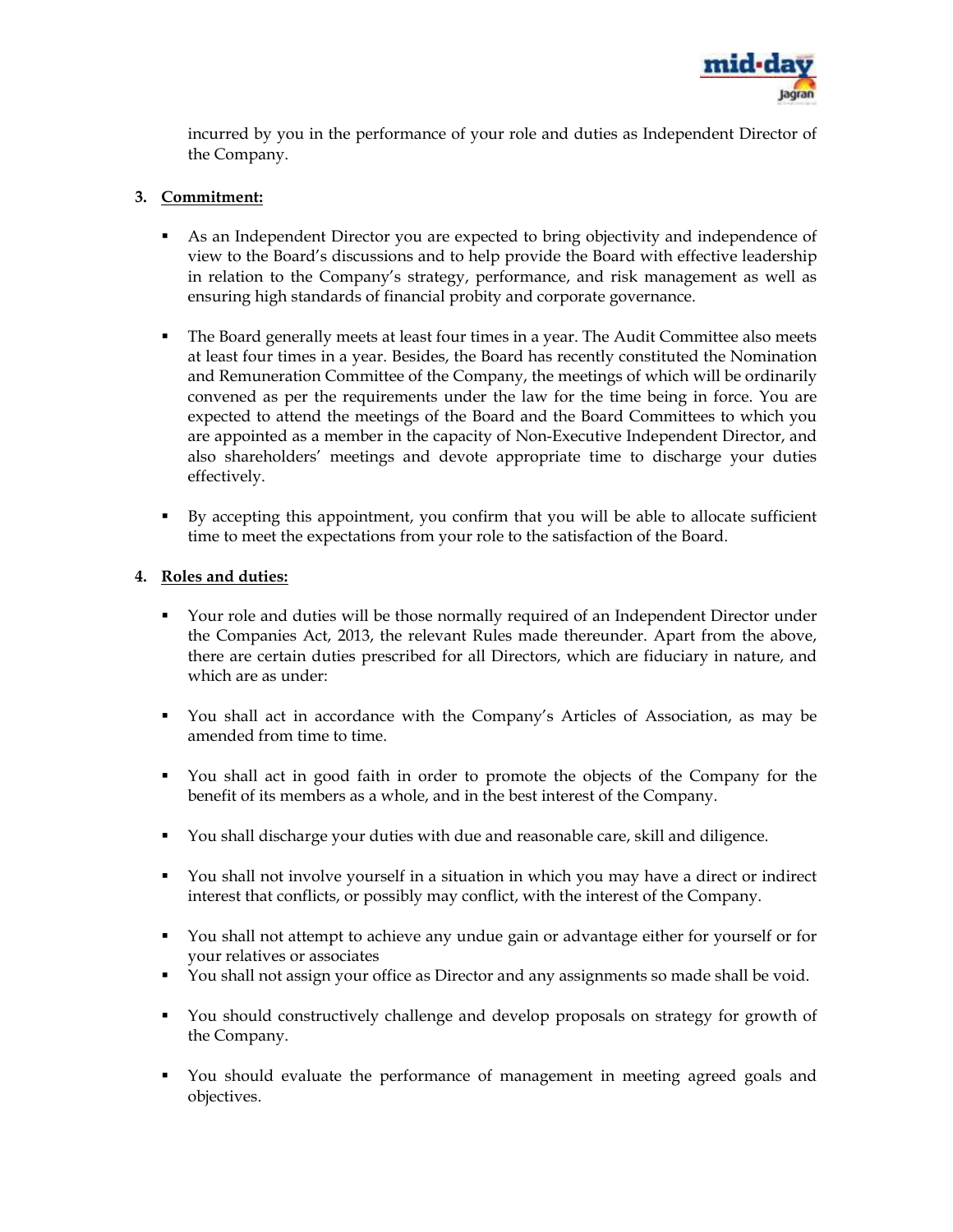

- You should satisfy yourself on the integrity of financial information and that the financial controls and systems of risk management are effective and defensible.
- You shall play a role in planning.
- You will take responsibility for the processes for accurately reporting on performance and the financial position of the Company.
- You should keep governance and compliance with the applicable legislation and regulation under review and the conformity of Company's practices to the accepted norms.
- You may have business interests other than those of the Company. As a condition to your appointment, you are required to declare/disclose any such directorships, appointments and interests to the Board in writing in the prescribed form.
- If you have any material interest in any transaction or arrangement that the Company has entered into, it should be disclosed not later than when the transaction or arrangement comes up at the Board Meeting, in order to comply with the various provisions of the Companies Act, 2013, the Rules made thereunder

## **5. Evaluation:**

- The Board of Directors will carry out and evaluate your performance on the Board as a whole, Board Committees and on an annual basis.
- Your appointment and re-appointment on the Board shall be subject to the outcome of the yearly evaluation process.

# **6. Training of the Board:**

The Company will conduct training(s) for the Independent Directors of the Company as may be required from time to time, in compliance with the provisions of the Companies Act and the Rules made thereunder.

### 7. **Code of Conduct:**

During your tenure, you are required to comply with regulations as contained in Schedule IV under the Companies Act, 2013 and also with the Code of Conduct for the Members of the Board of Directors and Senior Management of the Company.

### 8. **Confidentiality:**

 All information acquired by you during your term as Director of the Company is to be treated as confidential and should not be released, either during your tenure or following termination (by whatever means) to third parties without prior clearance from the Chairman & Managing Director of the Company unless such disclosure be required by any governmental, statutory and regulatory authority established under the laws for the time being in force.